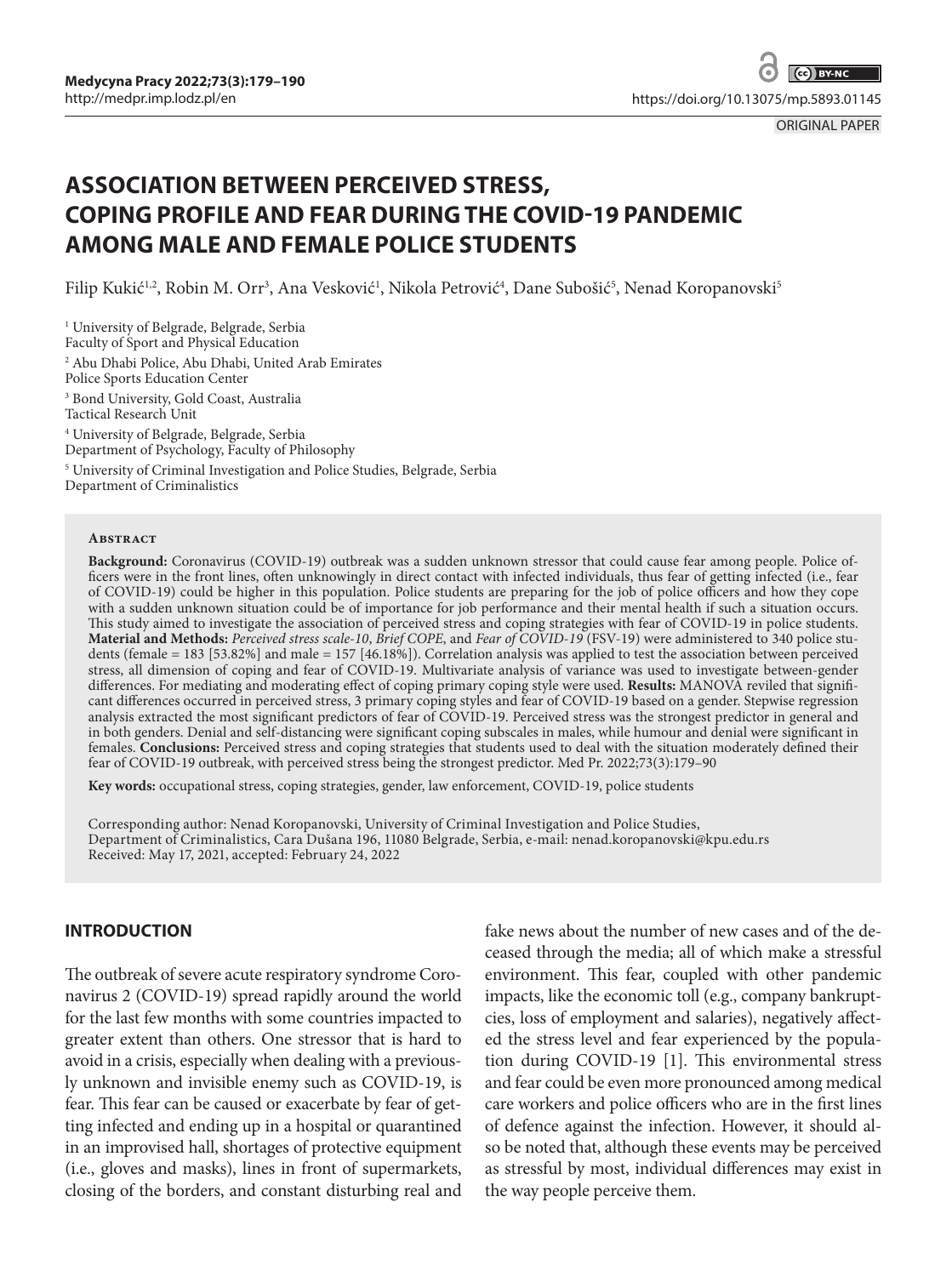Perceived stress is a degree to which situations in one's life are appraised as stressful, which originates from feelings or thoughts of an individual about how much stress they are under at any given moment [2]. If the situations are seen as unpredictable and uncontrollable, there is a higher chance that the person will perceive them as stressful. So the event itself could be 'objectively' stressful for some people, but not for others with a different mindset if they perceive the event as only a challenge in their lives. Still it has been pointed out for a long time that if people believe that something is stressful and also believe that stress in bad for their general health, the impact of that belief could be disadvantageous for a person [3]. However, perceived stress is strongly associated with personality traits, whereby people who rank higher in consciousness are more likely to follow procedures (i.e., COVID-19 preventive procedures) [2]. In return, this improves coping resources resulting in minimizing their perceived threat of COVID-19, thereby lowering perceived stress.

### **Coping strategies**

Even though young adults are less likely to be afraid of dying from COVID-19 (most of the official data suggests that the mortality rate in young is about 0.2%), some level of anxiety is to be expected [4]. Colleague students for example, may worry about being asymptomatic carriers and infecting their parents and grandparents given that they often live at home [5] and about the impact of the pandemic on their academic studies and academic delays [6]. Dealing with this notable challenge disrupting the lives of students requires efforts to be made in order to minimize negative effects and help build better coping strategies to manage pandemic stress and fear. Result obtained in studies from various countries reviled that young adults from different countries used different coping strategies as response to COVID-19 [7]. Adequate coping mechanisms could buffer the negative effects on mental health [8] as well as hormonal responses related to higher stress levels [9].

In contrast, inadequate coping mechanisms could lead to more fear and could lead to students perceiving the situation to be even more stressful [10]. For instance, stressors caused by COVID-19 were found to be in a positive association with coping strategies such as sell-distraction, active coping, denial, emotional support, behavioural disengagement, venting, and use of instrument, positive reframing, self-blaming, planning, humouring and religion. However, the most adopted coping strategies were religious, instrumental and active coping strategies, while the substance use was the least used strategy [11]. While there is evidence of high levels of stress and anxiety in students [11,12], the information on whether perceived stress during the most recent virus outbreak and subsequent coping strategies are associated with the level of fear of COVID-19 is scarce.

#### **Fear of COVID-19**

As mentioned before, 2 individuals in the same situation could have completely different reactions and their cognitive appraisal of the situation as well as the assessment of the adequacy of their own coping resources in response to the precipitating event will determine the outcome of their reaction [13]. If people believe that their coping resources and strategies are adequate and that they have the situation under control, they will reappraise the situation if they firstly saw it as stressful and perceive it as only challenging and benign [14]. During 2020, the COVID-19 pandemic was an event that was not under control and it can be assumed that most people perceived it as stressful.

Students who are in the focus of examination in this study lead already stressful lives because of the many academic hurdles and police students perhaps even more than most because of the specific physical expectations. The pandemic only exacerbated their problems since many were certainly afraid of getting sick or infecting their older loved ones if visiting them, since this is a fear shared by most people [15]. Since the pandemic was something new and unknown and uncontrollable even by doctors and since the virus mutates and is unpredictable in terms of symptoms and consequences it could be labelled as "potentially stressful event." If the person is afraid of it, he or she might believe that it cannot be controlled and that the resources and strategies of dealing with it are not enough. Therefore, it could be expected that those who fear the virus will perceive their coping strategies as less effective and simultaneously the pandemic itself as a stressful event. Fear is a basic emotion aroused by the detection of a threat and because of the COVID-19 death rates the pandemic is considered as a threat by most. If it persists for long, fear can stimulate the behavioural immune system which leads to negative emotions and in time to distress-related disorders [16].

This information could be of importance for tactical populations, such as the police officers and by extension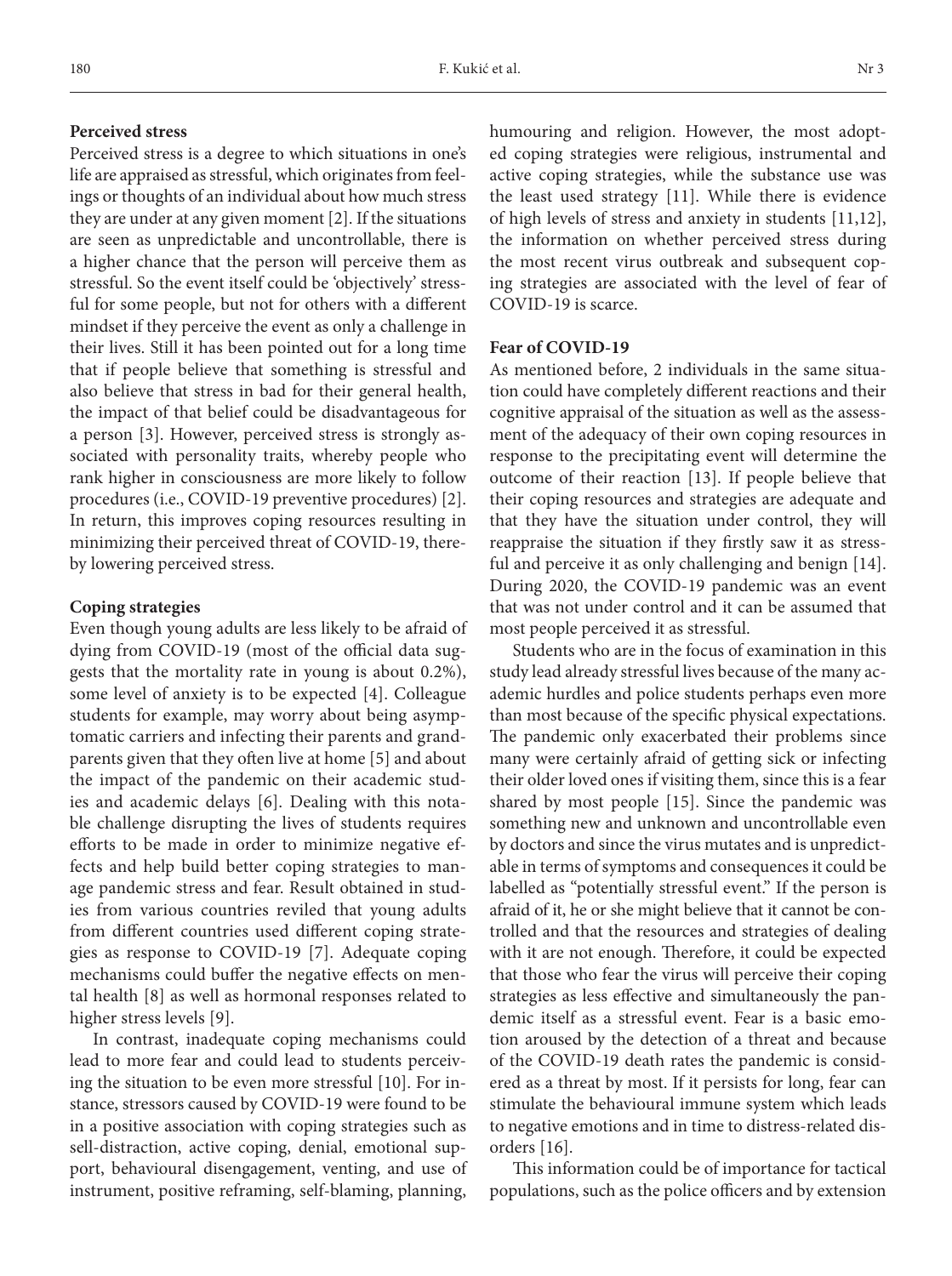police students who are about to become officers, given their need to be on the front lines of sudden virus outbreaks or even non-virus emergencies. Various and unpredictable stressors occur in policing and these stressors can be physical, emotional, or psychological [17], such as brutality at the crime scene, traffic accidents, and pandemic outbreaks when police officers are exposed on a daily basis to people who may be infected. In addition, officers working daily in the office or in outdoor patrols suffer from operational stressors such as shift work, working alone at night, over-time demands, risk of injury, and organizational stressors such as dealing with co-workers, feeling that different rules apply to different people, and feeling a constant urge to prove oneself to the organization [18]. In that regard, the recruitment and study process of police students are organized to ensure that the right candidates enter and graduate from their training institutions.

The unexpected COVID-19 pandemic could present as a perceived stress for which these students must be prepared and provided strategies that they can use to cope with the situation. Therefore, investigating perceived stresses and coping strategies in relation to COVID-19 fears could provide fundamental knowledge through which to improve the educational process of future officers.

Considering this, the first aim of this study was to examine to what degree perceived stress levels and coping strategies were associated with a fear of COVID-19 in police students of both sexes. The second aim was to investigate the mediation and moderation effects of coping strategies on fear of COVID-19. The first hypothesis was that students' perceived stress levels and coping strategies would be associated with a fear of COVID-19. The second hypothesis was that perceived stress would be the strongest predictor of fear of COVID-19, while regression coefficient will increase by adding coping mechanisms. The third hypothesis was that there would be mediation effects of coping styles on fear of COVID-19.

# **MATERIAL AND METHODS**

#### **Sample and procedure**

The research data collection was anonymised, and the questionnaires were applied via the Moodle platform at the end of April 2020; the peak of the first wave of the pandemic in Serbia, with the countrywide state of emergency. The questionnaire was sent to all students with the explanation about the aim of the study followed by the informed consent box. Participants could not start the questionnaire if they did not tick YES in informed consent box. Participants were asked to report their age, sex, as well as if they were diagnosed with coronavirus, if they were in contact with someone who had been diagnosed, or if they were in isolation. Only participants with negative answers to coronavirus questions were included in the analysis. There were 367 students, who were eligible, but 27 did not complete or reply to all questions and they were excluded from the analysis. The final sample included 340 undergraduate students (age 21.38±2.13 years) of the University of Criminal Investigation and Police studies, Belgrade, Serbia (UCIPS) out of which 183 (53.82%) were female and 157 (46.18%) male. Considering that the number of male students at this University is larger, the response rate of females was much higher than in male students. The procedure was conducted with the permission of the Ethics Committee of the University of Criminal Investigation and Police studies (440-2) and was performed in accordance with the Helsinki Declaration.

#### **Instruments**

The *Perceived Stress Scale-10* was used for the self-report measure of perceived stress over the participant's past month. The original version developed by Cohen et al. [19] had 14 items before the scale was revisited to improve internal reliability. Participants were asked to say how often they have felt and thought a certain way within the past month (e.g., "In the last month, how often have you felt that you were unable to control the important things in your life?"). Participants answered the  $10$  items using a 5-point Likert scale  $(0 -$  never, 1 – almost never, 2 – sometimes, 3 – fairly often, and 4 – very often). The total scores range 0–40 pts with higher scores indicated higher levels of perceived stress. The instrument was previously translated and used in Serbia and has shown to hold good psychometric qualities [20]. The reliability of the instrument was good in this study (Cronbach's  $\alpha = 0.835$ ).

The *Brief COPE* questionnaire developed by Carver [21] was used to evaluate coping strategies. It measures 14 different coping responses (with 2 items for each subscale): *Self-Distraction, Active Coping, Denial, Substance Use, Use of Emotional Support, Use of Instrumental Support, Behavioural Disengagement, Venting, Positive Reframing, Planning, Humour, Acceptance, Religion,* and *Self-Blame*. Participants were asked to rate to what degree they used each of abovementioned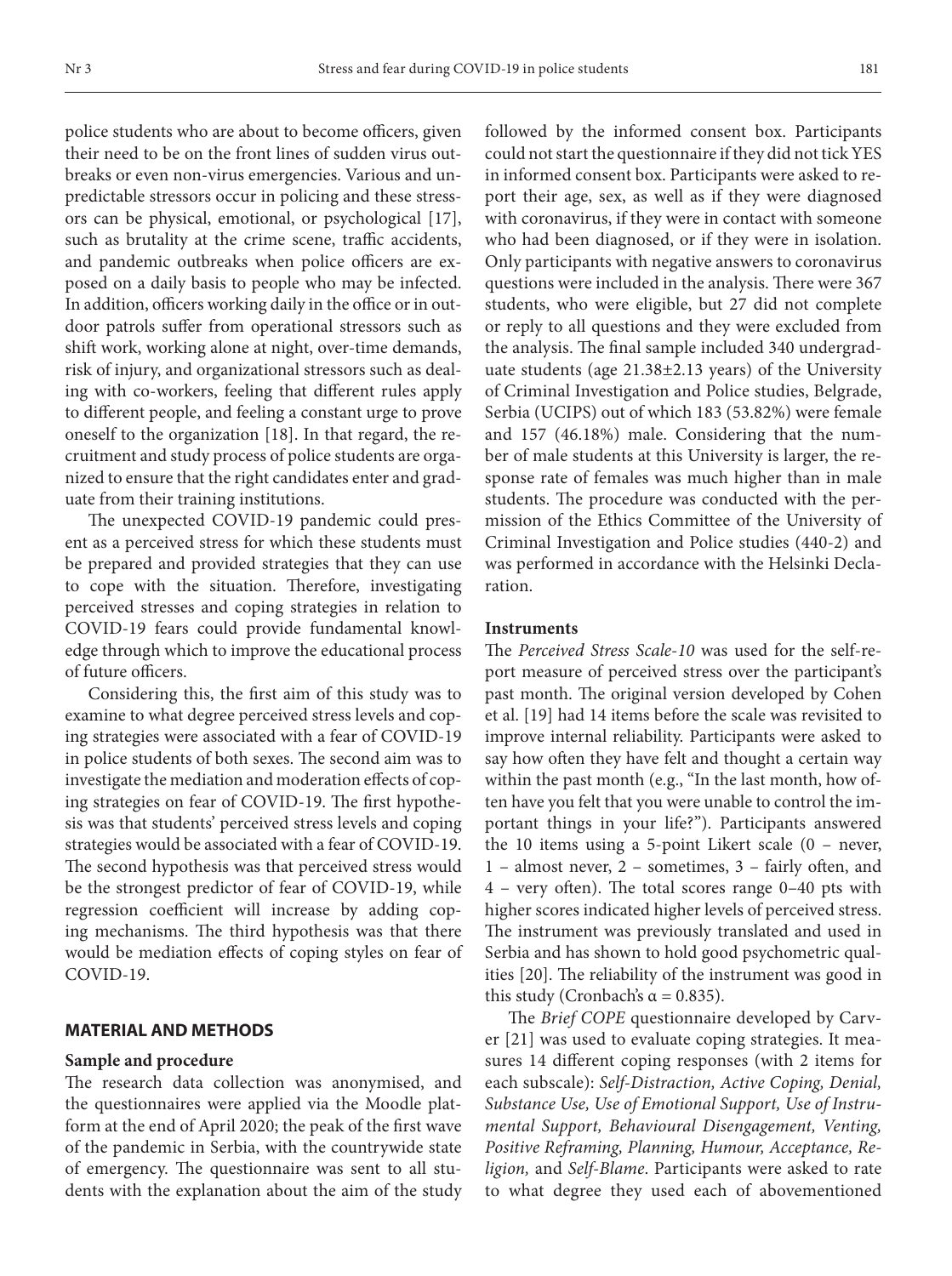strategies in everyday problems that they face, in stressful aspects of their life or in unexpected stressful situations including the current pandemic. For this questionnaire a 4-point Likert scale was used, whereby participants were asked to mark the score that best describe them as follows: 1 – "I haven't been doing this at all,"  $2 -$  "I've been doing this a little bit,"  $3 -$  "I've been doing this a medium amount,"  $4 -$  "I've been doing this a lot." The instrument was also previously translated into Serbian and has demonstrated acceptable psychometric qualities [22]. The reliability of the instrument was acceptable to excellent in this study (Cronbach's α range: 0.658–0.973). Also, higher order factors were calculated: Problem focused coping style (items 2, 7, 10, 12, 14, 17, 23, 25), Emotion focused coping style (items 5, 9, 13, 15, 18, 20, 21, 22, 24, 26, 27, 28) and Avoidant focused coping style (items 1, 3, 4, 6, 8, 11, 16, 19). Cronbach's α coefficients were excellent for the Problem focused coping (Cronbach's  $\alpha = 0.900$ ), good for the Emotion focused coping (Cronbach's  $\alpha = 0.805$ , and acceptable for the Avoidant focused coping (Cronbach's  $\alpha = 0.622$ ).

The *Fear of COVID-19 Scale –* FCV-19S [23] was used to evaluate the effects of COVID-19 on fear among students. According to the authors, it has a stable unidimensional structure with robust psychometric properties [23]. Participants were required to indicate their level of agreement with the statements such as "I am most afraid of Corona," "It makes me uncomfortable to think about Corona," "My hands become clammy when I think about Corona," "I am afraid of losing life because of Corona." A 5-point Likert scale was used: 1 – strongly disagree, 2 – disagree, 3 – neither agree nor disagree, 4 – agree, 5 – strongly agree. The total score was calculated by summing up scores on each of seven items providing the range of 7–35 pts. Higher score indicated higher fear. The instrument has not been previously used in Serbia and therefore it was first translated by the authors of this study. The minor differences in translation were discussed and resolved by consensus. The scale showed acceptable reliability in this study (Cronbach's  $\alpha = 0.869$ ).

# **Statistical analyses**

Statistical analyses were conducted in SPSS v. 22 (IBM, Chicago, USA). In the first step, statistical analysis included reliability analysis (Cronbach's α coefficients) and descriptive statistics (M, SD). Then, correlation analysis (Pearson correlation) was applied to test the association between perceived stress, all dimension of coping and fear of COVID-19, in combined sample, as well as in male and female students. Fisher r-to-z transformation was used to if the correlations that occur in males and females were statistically different. A multivariate analyses of variance (MANOVA) was used for evaluating a potential sex differences in perceived stress, coping strategies and fear of COVID-19. The 3 independent multiple linear regressions (stepwise method) were applied to test predictive power of perceived stress level and coping strategies on fear of COVID-19: the first for the combined, the second for males and the third for females. For testing mediating and moderating effect of coping, in further analyses primary coping styles were used (Problem focused coping, Emotion focused coping and Avoidant focused coping).

Testing a potential mediation effect of coping styles between perceived stress and fear of COVID-19 was based on Baron and Kenny's procedure [24]. After correlations analyses (Pearson correlation) which was perform to test association between perceived stress, coping styles and fear of COVID-19, a hierarchical regression (the enter method) was performed to directly test the interactive effects (i.e., moderation) of perceived stress and coping styles on fear of COVID-19. At Step 1 the independent predictor variables were the perceived stress and primary coping styles (Problem focused coping, Emotion focused coping and Avoidant focused coping), and the criterion variable was fear of COVID-19. For Step 2, the interaction effects between all 3 coping styles and perceived stress were used as predictors and in this step, the variables were mean-centred.

#### **RESULTS**

#### **Descriptive statistics**

Descriptive statistics for mean (M) and standard deviation (SD) for the whole sample, males and females is presented in Table 1. Male and female students differed in coping strategies such as self-distraction  $(F = 6.613, p = 0.011,$  partial  $\eta^2 = 0.03$ ), emotional support (F = 5.361, p = 0.021, partial  $\eta^2 = 0.02$ ), venting (F = 14.917, p < 0.001, partial  $\eta^2 = 0.06$ ), positive reframing (F = 7.698, p = 0.006, partial  $\eta^2 = 0.02$ ), and self-blame (F = 4.823, p = 0.029, partial  $\eta^2 = 0.01$ ). MANOVA reviled that significant differences occurred in perceived stress, 3 primary coping styles and fear of COVID-19 based on a gender (F  $(1, 334) = 66.58579$ ,  $p < 0.0001$ ; Wilk's Λ = 0.909, partial η<sup>2</sup> = 0.09). Follow-up ANOVA tests indicated that gender has a statistically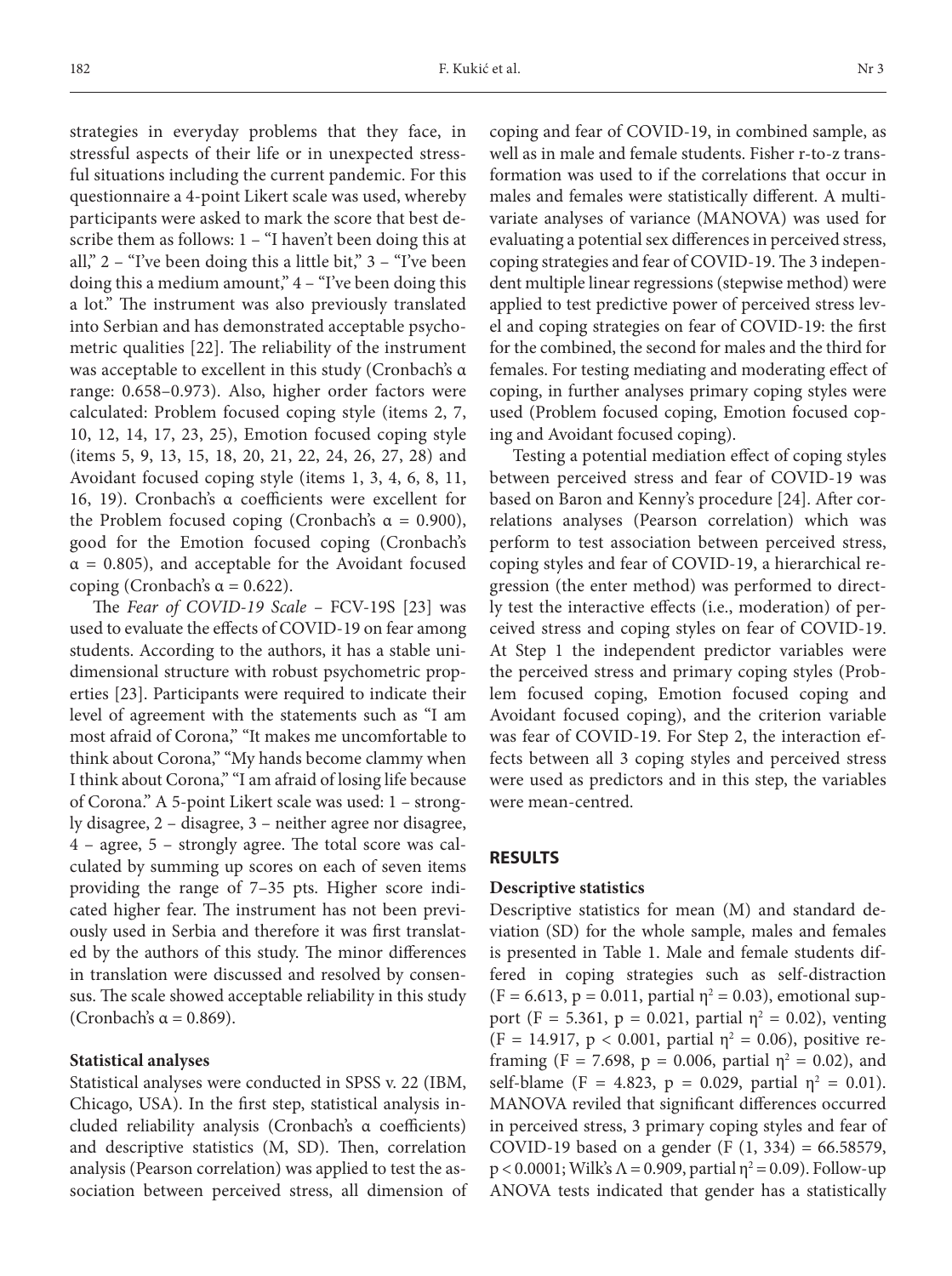|                             |             | Participants         |       |                      |       |                        |  |  |  |
|-----------------------------|-------------|----------------------|-------|----------------------|-------|------------------------|--|--|--|
| Variable                    |             | total<br>$(N = 340)$ |       | males<br>$(N = 157)$ |       | females<br>$(N = 183)$ |  |  |  |
|                             | $\mathbf M$ | $\rm SD$             | М     | <b>SD</b>            | M     | <b>SD</b>              |  |  |  |
| Perceived stress [pts]      | 1.216       | 0.721                | 1.011 | 0.640                | 1.387 | 0.741                  |  |  |  |
| Coping dimensions [pts]     |             |                      |       |                      |       |                        |  |  |  |
| self-distraction            | 2.615       | 0.884                | 2.451 | 0.910                | 2.751 | 0.840                  |  |  |  |
| active coping               | 3.196       | 0.854                | 3.291 | 0.850                | 3.118 | 0.852                  |  |  |  |
| denial                      | 1.292       | 0.543                | 1.245 | 0.437                | 1.331 | 0.617                  |  |  |  |
| substance use               | 1.046       | 0.232                | 1.049 | 0.248                | 1.044 | 0.218                  |  |  |  |
| emotional support           | 2.545       | 0.990                | 2.379 | 0.965                | 2.683 | 0.992                  |  |  |  |
| use of instrumental support | 2.470       | 0.933                | 2.431 | 0.872                | 2.503 | 0.983                  |  |  |  |
| behavioural disengagement   | 1.183       | 0.416                | 1.167 | 0.385                | 1.197 | 0.441                  |  |  |  |
| venting                     | 2.109       | 0.867                | 1.876 | 0.746                | 2.303 | 0.914                  |  |  |  |
| positive reframing          | 2.823       | 0.833                | 2.673 | 0.865                | 2.948 | 0.787                  |  |  |  |
| planning                    | 3.089       | 0.897                | 3.180 | 0.873                | 3.014 | 0.912                  |  |  |  |
| humour                      | 2.627       | 1.078                | 2.611 | 1.117                | 2.639 | 1.047                  |  |  |  |
| acceptance                  | 3.238       | 0.748                | 3.229 | 0.819                | 3.246 | 0.685                  |  |  |  |
| religion                    | 1.707       | 0.830                | 1.752 | 0.851                | 1.669 | 0.813                  |  |  |  |
| self-blame                  | 2.031       | 0.836                | 2.088 | 0.861                | 1.984 | 0.814                  |  |  |  |
| Coping style [pts]          |             |                      |       |                      |       |                        |  |  |  |
| problem focused             | 2.720       | 0.637                | 2.675 | 0.621                | 2.757 | 0.650                  |  |  |  |
| emotion focused             | 2.573       | 0.563                | 2.515 | 0.569                | 2.623 | 0.555                  |  |  |  |
| avoidant focused            | 1.460       | 0.325                | 1.380 | 0.302                | 1.527 | 0.329                  |  |  |  |
| Fear of COVID-19 [pts]      | 1.474       | 0.565                | 1.324 | 0.432                | 1.599 | 0.630                  |  |  |  |

**Table 1.** Descriptive statistics for perceived stress, coping dimensions, coping styles and fear of COVID-19 in a sample of police students, the end of April 2020, Serbia

significant effect on perceived stress  $(F(1, 334) = 24.378,$  $p < 0.0001$ , partial  $\eta^2 = 0.07$ ), Avoidant focused coping scores (F (1, 334) = 17.99,  $p < 0.0001$ , partial  $\eta^2 = 0.05$ ) and fear of COVID-19 (F (1, 334) = 20.87, p < 0.0001, partial  $\eta^2 = 0.06$ ).

# **Associations**

Correlation analysis (Table 2) for the whole sample revealed the strongest association between perceived stress and fear of COVID-19, followed by denial, self-distraction, venting, emotional support, use of instrumental support, behavioural engagement, humour, and religion. Fisher r-to-z transformation showed that correlations obtained in perceived stress, self-distraction, denial, emotional support, and religion were not significantly different between male and female students. However, substance use, behavioural disengagement, and acceptance correlated only in male students, while use of instrumental support and humour correlated only in female students. Therefore, the sample could be divided by sex.

### **Predictive values**

The stepwise regression analyses established significant models of associations of perceived stress level and coping strategies with the fear of COVID-19 (Table 3). Perceived stress was the most significant predictor in the whole sample, as well as in the male and female students. Stepwise analysis included 4 variables in combined sample, perceived stress, denial, self-distraction, and humour.

Three variables were included in the male model: perceived stress, self-distraction, and denial and 3 in the female model: perceived stress, humour, and denial. The analysis of coefficients revealed that perceived stress and subscales from *Brief COPE* may vary between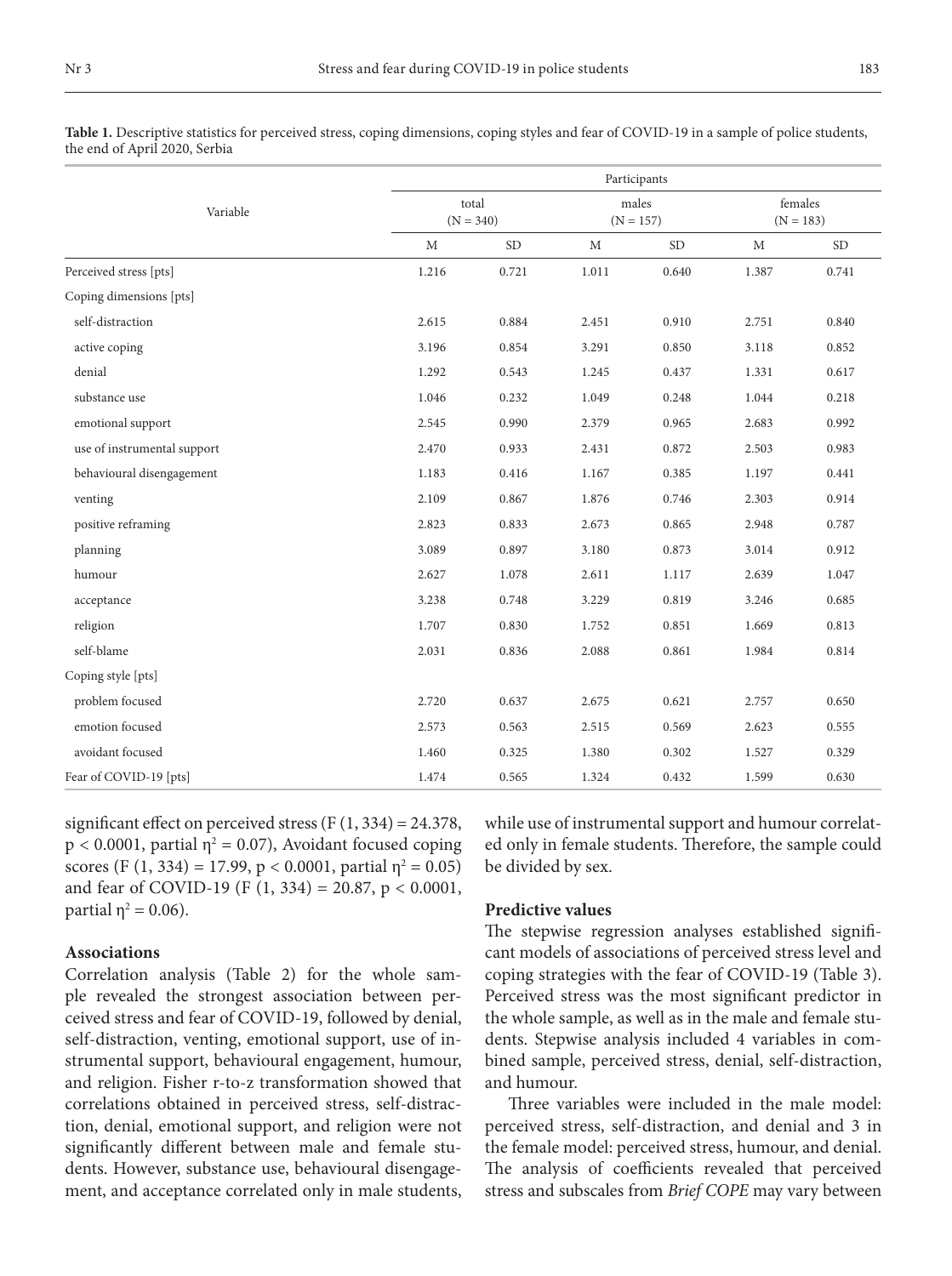| Variable                    | total<br>$(N = 340)$ | males<br>$(N = 157)$ | females<br>$(N = 183)$ | Fisher r-to-z |  |
|-----------------------------|----------------------|----------------------|------------------------|---------------|--|
| Perceived stress            | $0.511**$            | $0.402**$            | $0.526**$              | 0.150         |  |
| Self-distraction            | $0.293**$            | $0.301**$            | $0.253**$              | 0.638         |  |
| Active coping               | 0.022                | $-0.002$             | 0.075                  |               |  |
| Denial                      | $0.313**$            | $0.373**$            | $0.275**$              | 0.317         |  |
| Substance use               | 0.079                | $0.253**$            | $-0.037$               |               |  |
| Emotional support           | $0.202**$            | $0.162*$             | $0.183*$               | 0.841         |  |
| Use of instrumental support | $0.192**$            | 0.129                | $0.221**$              |               |  |
| Behavioural disengagement   | $0.136*$             | $0.352**$            | 0.010                  |               |  |
| Venting                     | $0.265**$            | $0.162*$             | $0.250**$              | 0.401         |  |
| Positive reframing          | 0.081                | 0.078                | 0.023                  |               |  |
| Planning                    | 0.050                | 0.035                | 0.095                  |               |  |
| Humour                      | $-0.112*$            | 0.046                | $-0.227**$             |               |  |
| Acceptance                  | $-0.065$             | $-0.164*$            | $-0.007$               |               |  |
| Religion                    | $0.182**$            | $0.228**$            | $0.185*$               | 0.682         |  |
| Self-blame                  | 0.084                | 0.114                | 0.099                  |               |  |

# **Table 2.** Correlation of perceived stress and copying profile with the fear of COVID-19 in male and female police students and Fisher's r-to-z transformation for between-sex correlation differences, the end of April 2020, Serbia

\*  $p < 0.05$ , \*\*  $p < 0.01$ .

Fisher r-to-z tests whether correlations obtained in each sex are statistically different.

|                                                                        | Table 3. Regression analyses for associations of perceived stress level and coping strategies with the fear of COVID-19 for the whole sample |
|------------------------------------------------------------------------|----------------------------------------------------------------------------------------------------------------------------------------------|
| of police students, and relative to sex, the end of April 2020, Serbia |                                                                                                                                              |

| Model in group        | $\mathbb{R}^2$ | SEE   | $\Delta \mathbf{R}^2$ | $\Delta \text{F}$ |
|-----------------------|----------------|-------|-----------------------|-------------------|
| Total $(N = 340)$     |                |       |                       |                   |
| model 1               | 0.261          | 0.489 |                       |                   |
| model 2               | 0.297          | 0.478 | 0.036                 | $17.45**$         |
| model 3               | 0.324          | 0.469 | 0.027                 | $13.31**$         |
| model 4               | 0.342          | 0.464 | 0.018                 | $9.28*$           |
| Males ( $N = 157$ )   |                |       |                       |                   |
| model 1               | 0.161          | 0.413 |                       |                   |
| model 2               | 0.266          | 0.387 | 0.105                 | $22.02**$         |
| model 3               | 0.322          | 0.373 | 0.056                 | $12.55*$          |
| Females ( $N = 183$ ) |                |       |                       |                   |
| model 1               | 0.277          | 0.538 |                       |                   |
| model 2               | 0.302          | 0.529 | 0.025                 | $6.53*$           |
| model 3               | 0.323          | 0.523 | 0.021                 | $5.67*$           |
|                       |                |       |                       |                   |

SEE – standard error of the estimate.

\* p < 0.05, \*\* p < 0.01.

Regression analysis: model 1 – the first step, model 2 – the second step, model 3 – the third step, model 4 – the fourth step.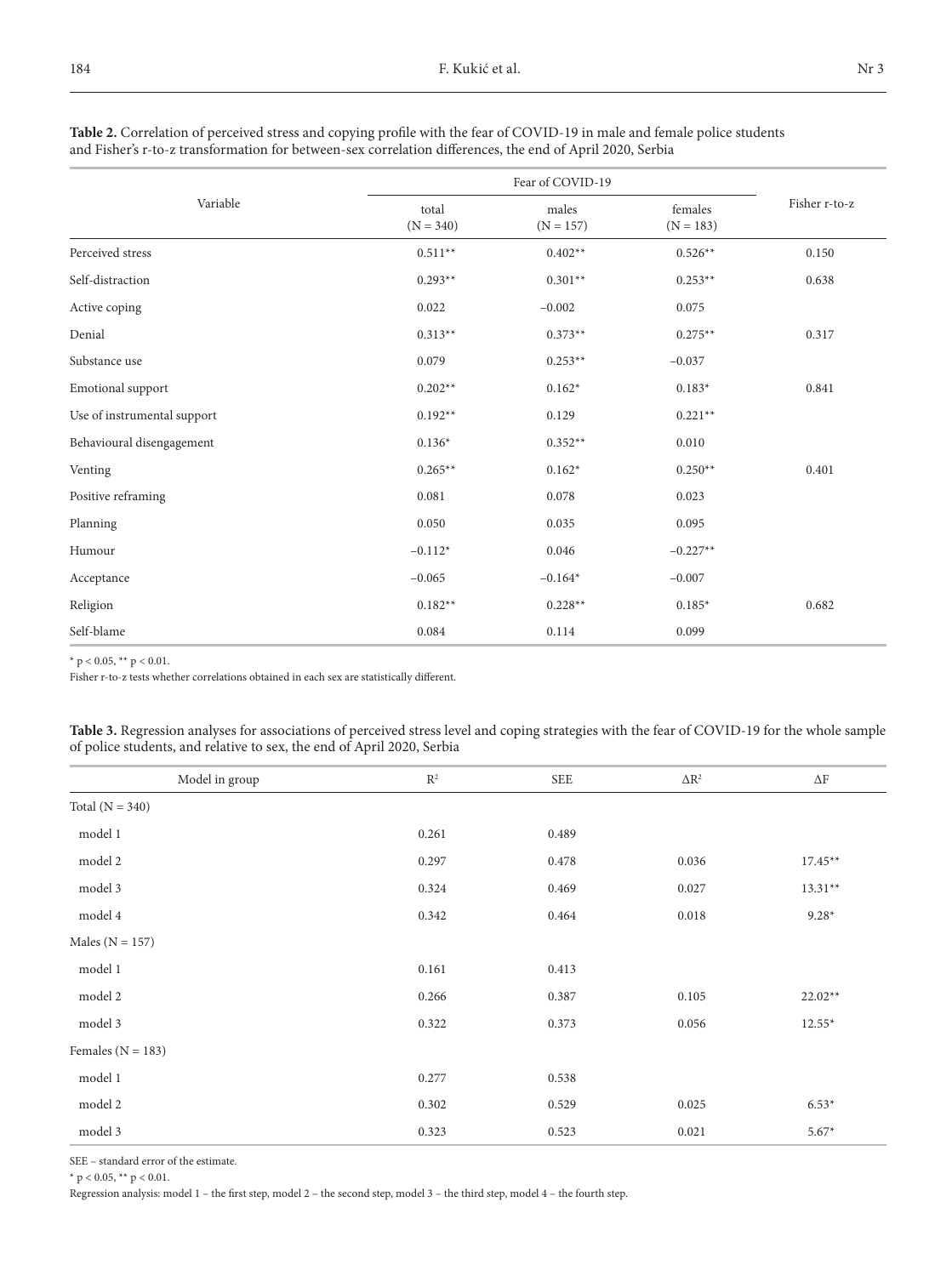| Variable |                  | <b>SE</b> | $\beta$  | t         |                            | Unstandarized B |         |     |
|----------|------------------|-----------|----------|-----------|----------------------------|-----------------|---------|-----|
| Total    |                  |           |          |           |                            |                 |         |     |
| Step 1   | perceived stress | 0.04      | 0.51     | $10.92**$ |                            |                 | $0.4\,$ |     |
| Step 4   | perceived stress | 0.04      | $0.42\,$ | $8.99**$  |                            |                 | 0.33    |     |
|          | denial           | 0.05      | 0.17     | $3.78**$  |                            | 0.18            |         |     |
|          | self-distraction | 0.03      | 0.20     | $4.22**$  |                            | 0.13            |         |     |
|          | humor            | 0.02      | $-0.14$  | $-3.05*$  | $-0.07$                    |                 |         |     |
| Males    |                  |           |          |           |                            |                 |         |     |
| Step 1   | perceived stress | 0.05      | 0.40     | $5.46**$  |                            |                 | 0.28    |     |
| Step 3   | perceived stress | 0.05      | 0.37     | $5.38**$  |                            | 0.24            |         |     |
|          | self-distraction | 0.03      | 0.27     | $4.02**$  |                            | 0.14            |         |     |
|          | denial           | 0.07      | 0.25     | $3.54*$   |                            |                 | 0.26    |     |
| Females  |                  |           |          |           |                            |                 |         |     |
| Step 1   | perceived stress | 0.05      | 0.53     | $8.32**$  |                            |                 | 0.45    |     |
| Step 3   | perceived stress | 0.05      | 0.46     | $7.21**$  |                            | $0.16\,$        |         |     |
|          | humor            | 0.04      | $-0.17$  | $-2.67*$  | $-0.1$                     |                 |         |     |
|          | denial           | 0.07      | 0.15     | $2.38*$   |                            |                 | 0.39    |     |
|          |                  |           |          |           | $-0.2$<br>$\boldsymbol{0}$ | 0.2             | $0.4\,$ | 0.6 |

**Table 4.** The coefficients from the stepwise regression analyses for the associations of perceived stress level and coping strategies with the fear of COVID-19 in a sample of police students and relative to sex, the end of April 2020, Serbia

\* p < 0.05, \*\* p < 0.01.

sexes (Table 4). Denial was the only subscale that was significant across all groups, while self-distraction is significant in males and humour in females. The initial model (Step 1) and final model (Step 4 in combined sample and Step 3 in males and females) are presented to show the simplest model of prediction and the strongest model of prediction, with the lowest standard error of the estimate. In addition, the final models already show which variables were in previous step of stepwise regression analysis, which for this study does not provide additional value.

The correlation coefficients (Pearson's) are presented in Table 5 perceived stress, coping styles and fear of COVID-19. The strongest association between perceived stress and fear of COVID-19, followed Avoidant focused coping and Emotion focused coping.

A hierarchical multiple regression analysis (enter method) was applied to determine the predictive value of the perceived stress, Emotional focused coping, Problem focused coping, Avoidant focused coping and interactions between coping and perceived stress (Table 6) where fear of COVID-19 was criterion variable. In the first block, the predictor variables were perceived stress, Emotional focus coping, Problem focused coping, Avoidant focused coping. In the second block, interactions between coping and perceives stress were added (3 in total). The results of the regression analysis showed that the regression function in the first block, was significant,  $R = 0.55$ ,  $R^2 = 0.31$ ,  $F(4, 331) = 36.50$ ,  $p = 0.00$ . Significant predictors were: perceived stress and Avoidant focused coping. Adding interactions in the second block, between perceived stress and coping styles, did not increase the percentage of the variance explained,  $\Delta R^2 = 0.18$ , p = 0.06, total R = 0.57, R<sup>2</sup> = 0.32,  $F(4, 331) = 22.46$ ,  $p = 0.00$ . Emotion focused coping emerged as one more significant predictor, but added interactions were not.

# **Mediation analyses**

Problem focused coping as mediator between perceived stress and fear of COVID-19. Although the regression of Perceived stress on fear of COVID-19, was significant, ( $b = 0.40$ ,  $t = 10.79$ ,  $p < 0.01$ ), the regression of Perceived stress on the mediator, Problem focused coping, was not significant,  $(b = 0.05, t = 5.96, p > 0.05)$ . It could be concluded that there was no mediation effect of the Problem focused coping between perceived stress and fear of COVID-19.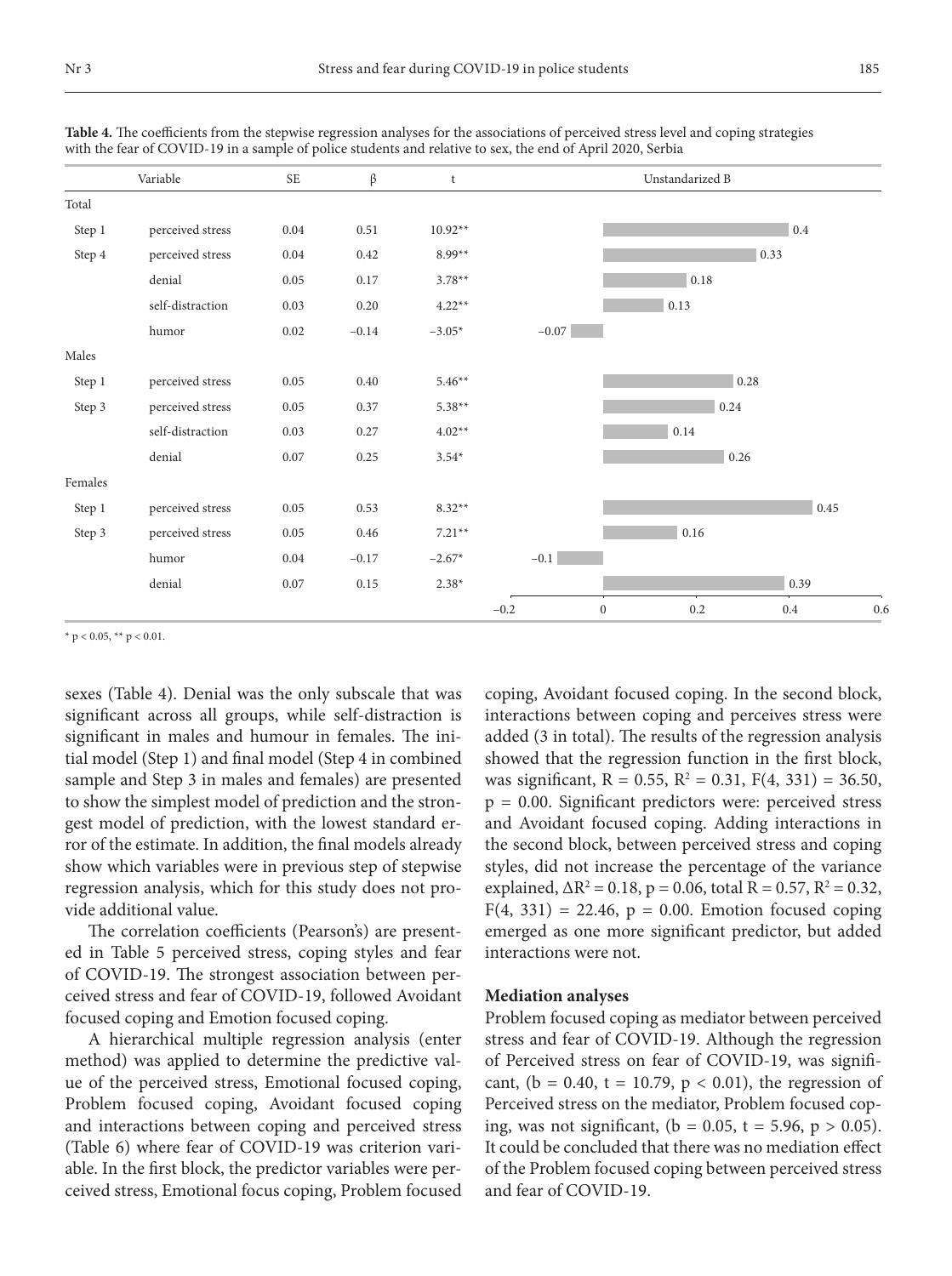| Table 5. Correlations between perceived stress, coping styles and fear of COVID-19 in a sample of police students, the end of April 2020, |  |
|-------------------------------------------------------------------------------------------------------------------------------------------|--|
| Serbia                                                                                                                                    |  |

|                         | Correlation      |                           |                           |          |                  |  |
|-------------------------|------------------|---------------------------|---------------------------|----------|------------------|--|
| Variable                | perceived stress | problem focused<br>coping | emotion focused<br>coping |          | fear of COVID-19 |  |
| Perceived stress        |                  |                           |                           |          |                  |  |
| Problem focused coping  | 0.05             |                           |                           |          |                  |  |
| Emotion focused coping  | $0.23**$         | $0.70**$                  |                           |          |                  |  |
| Avoidant focused coping | $0.31**$         | $0.34**$                  | $0.43**$                  |          |                  |  |
| Fear of COVID-19        | $0.51**$         | $0.12*$                   | $0.15**$                  | $0.35**$ |                  |  |

\*  $p < 0.05$ , \*\*  $p < 0.01$ .

**Table 6.** Hierarchical multiple regression analysis in a sample of police students: prediction of fear of COVID-19 based on perception of stress, coping strategies and their interactions, the end of April 2020, Serbia

| Variable                        | $\Delta R^2$ | $\beta$ | t       | $\, {\bf p}$ |
|---------------------------------|--------------|---------|---------|--------------|
| Block 1                         | 0.31         |         |         |              |
| perceived stress                |              | 0.46    | 9.42    | 0.00         |
| coping                          |              |         |         |              |
| problem focused                 |              | 0.11    | 1.69    | 0.09         |
| emotion focused                 |              | $-0.13$ | $-1.90$ | 0.06         |
| avoidant focused                |              | 0.22    | 4.21    | 0.00         |
| Block 2                         | 0.18         |         |         |              |
| perceived stress                |              | 0.45    | 9.08    | 0.00         |
| $\times$ problem focused coping |              | 0.08    | 1.33    | 0.19         |
| $\times$ emotion focused coping |              | $-0.01$ | $-0.21$ | 0.83         |
| × avoidant focused coping       |              | 0.10    | 1.93    | 0.06         |
| coping                          |              |         |         |              |
| problem focused                 |              | 0.12    | 1.74    | 0.08         |
| emotion focused                 |              | $-0.14$ | $-2.03$ | 0.04         |
| avoidant focused                |              | 0.21    | 3.98    | 0.00         |

Total  $\Delta R^2 = 0.49$ .

Emotion focused coping as mediator between perceived stress and fear of COVID-19. In Step 1 of the mediation model, the regression of Perceived stress on fear of COVID-19, ignoring the mediator, was significant, ( $b = 0.40$ ,  $t = 10.79$ ,  $p < 0.01$ ). Step 2 showed that the regression of perceived stress on the mediator, Emotion focused coping, was also significant,  $(b = 0.18, t = 4.31, p < 0.01)$ . Step 3 of the mediation process showed that the mediator (Emotion focused coping), controlling for Perceived stress, was not significant, ( $b = 0.04$ ,  $t = 0.709$ ,  $p > 0.05$ ). Similar to previous model, there was no mediating effect of Emotion focused coping within relationship between perceived stress and fear of COVID-19.

Avoidant focused coping as mediator between perceived stress and fear of COVID-19 (Figure 1). In the Step 1 of the mediation model, the regression of Perceived stress on fear of COVID-19, ignoring the mediator, was significant, ( $b = 0.40$ ,  $t = 10.79$ ,  $p < 0.01$ ). Step 2 showed that the regression of perceived stress on the moderator, was also significant,  $(b = 0.214,$  $t = 5.98$ ,  $p < 0.01$ ). Step 3 of the mediation process showed that the mediator (Avoidant focused coping), controlling for perceived stress, was significant,  $(b = 0.35, t = 4.32, p < 0.01)$ . Step 4 of the analyses revealed that, controlling for the mediator (Avoidant coping), perceived stress was a significant predictor of fear of COVID-19, ( $b = 0.42$ ,  $t = 9.17$ ,  $p < 0.01$ ).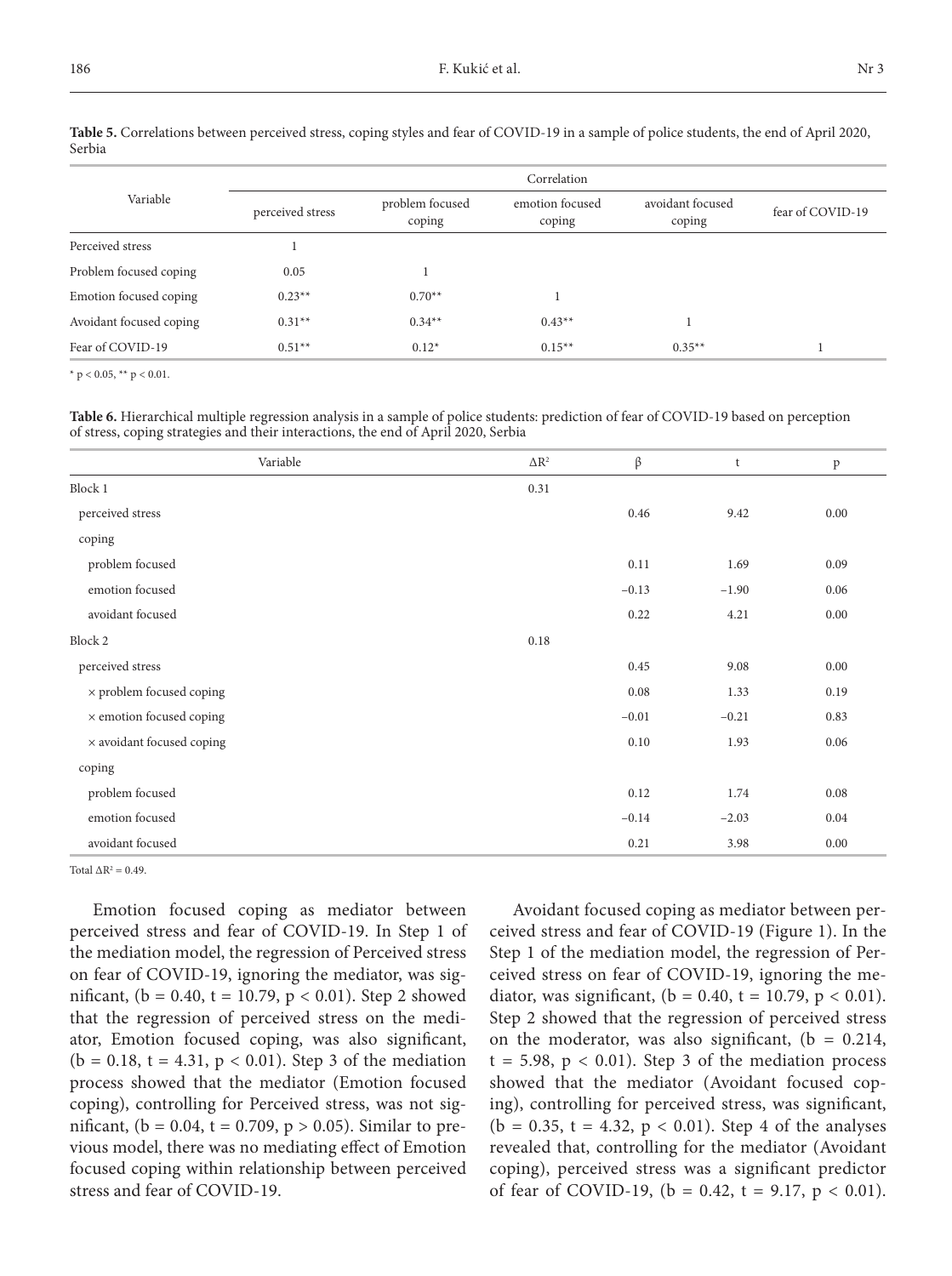

**Figure 1.** Mediation model of Avoidance focused coping in the relationship between perceived stress and fear of COVID-19 in a sample of police students, the end of April 2020, Serbia

A Sobel test was conducted and found partial mediation in the model ( $z = 2.84$ ,  $p < 0.000$ ). The mediation analysis has partitioned the total effect of perceived stress onto fear of COVID-19 ( $c = 0.398$ ) into a direct effect ( $c' = 0.348$ ) and a mediated effect ( $a \times b = 0.051$ ). It seems that mediation through Avoidant focused coping (that implies using cognitive efforts to disengage from the stressor), while statistically significant, explains only a small part of the total effect of perceived stress on fear of COVID-19.

#### **DISCUSSION**

This study had 2 aims, to investigate the associations of perceived stress and coping styles with fear of COVID-19 and to determine the prediction value of perceived stress and coping styles in determination of fear of COVID-19. The results revealed that perceived stress and coping strategies were significantly associated with fear of COVID-19, thereby proving the first hypothesis to be true. Considering the prediction values, the strongest predictor of fear of COVID-19 was perceived stress followed by the Avoidant and Emotion focus coping. The mediation analysis determined a small mediation effect of Avoidant focused coping on effects of perceived stress on fear of COVID-19. Therefore, the second hypothesis was true, while the third hypothesis was partially true.

In general, police students had perceived the fear of COVID-19 ( $M\pm SD = 1.58\pm 0.56$ ) and stress level  $(M\pm SD = 1.22\pm 0.72)$  within the lower part of a 5-level Likert scale, suggesting that the COVID-19 outbreak had relatively low impact on police students of both sexes. Although the range for both was 0–3.30, perceived stress seemed to be more present than the fear of COVID-19 considering that 3.30 is closer to upper bound of the scale (0–4) used in evaluation of perceived stress. However, the mediation analysis suggested that Avoidant coping could mediate the effect of perceived stress on fear of COVID-19. Also of note is that the selection process of police students at the UCIPS includes the evaluation of psychological characteristics that is based on accepted/not-accepted criteria, which could have posed the selection effects [21]. In addition, unrealistic optimism that characterizes young people may reflect in lower perceived stress and fear.

Male and female students significantly differed in self-distraction, emotional support, venting, positive reframing, with female students scoring higher, and self-blame, where they scored lower than male students. Carver et al. [25] reported several significant sex differences in the use of coping strategies as females showed a tendency to focus on and vent emotions, while males were more prone to substance use (i.e., alcohol) as a way of coping. Matud [26] explored sex differences in stress and coping styles and found that females suffer more psychological distress than males and that their coping style was more emotion-focused compared with males. In another study, on a sample of children and adolescents, it was observed that the females sought more social support, while males used avoidance coping strategies to a greater extent than females [27]. Considering this, it seems that using maladaptive strategies such as self-distraction and denial in male students, and using emotion focused (i.e., humour) and avoidant focused coping styles (i.e., denial) in female students plays a significant role in perception of fear of COVID-19. The hierarchical regression analysis confirms this as next to perceived stress, avoidant coping style and emotion focused style were significant predictors of fear of COVID-19.

Maladaptive strategies such as denial and self-distraction were found to be significantly associated with perceived stress, as well as with mental health problems such as depression, while adaptive strategies had a stronger relationship with psychological well-being [28]. Although denial is considered maladaptive in terms of long-term strategy, initial short-term denial could provide sufficient time for the necessary shift in adopting proper coping strategies to avoid a psychological tailspin [29]. This could be of importance for police students (i.e., future officers) given that the serenity and consciousness of their actions may sometimes mean life or death,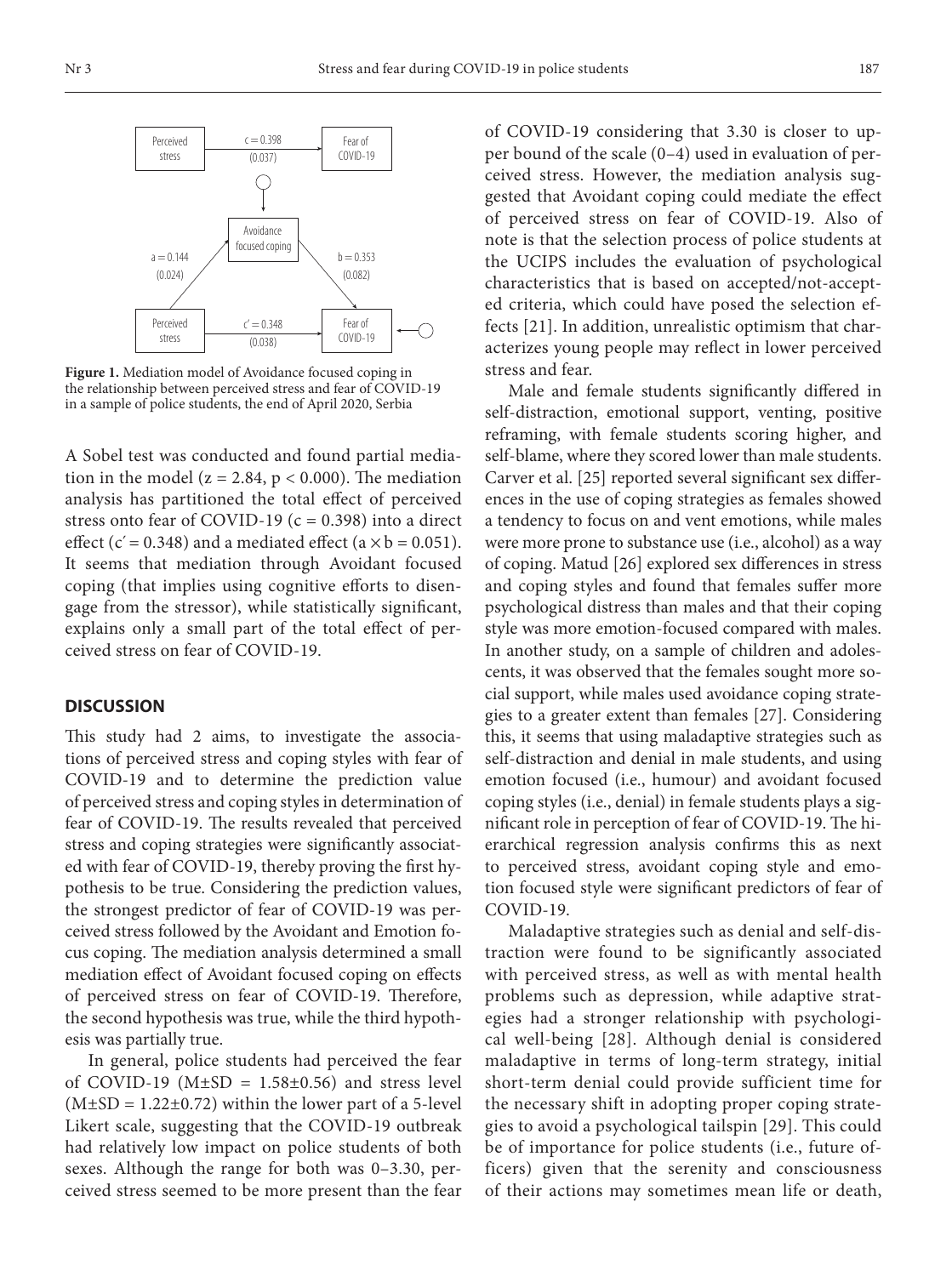thereby short denial may provide them the time to think enough before they act. On the other hand, if denial as an unconscious response lasts too long as a maladaptive coping strategy, it could lead to no reaction in times when the reaction is needed, such as in uncontrolled and unexpected stressful situations. In contrast to denial, humour was found to be associated with higher ratings in suppressing fear, greater self-perceived coping effectiveness, higher job satisfaction, and active and straightforward coping with stressful situations [30]. Considering this, whether denial among male and female students in the current study is a short-term precursor or adopted longterm strategy could not be answered as it would require a longitudinal study design.

Given that predictors of fear of COVID-19 in male students were denial and self-distancing and that they reported lower levels of perceived stress and fear of COVID-19 compared to female students, it may be that male students were actually more reluctant and less interested in the outbreak. At the same time, it may be argued that female students were willing to actively cope with the situation comparing to their counterparts. In addition, humour seemed to be a significant moderator of perceived stress and fear of COVID-19 among females as the fear of COVID-19 was linearly associated with humour, whereby females with lower stress levels were more likely to use humour as a coping strategy.

Several limitations could be pointed out in this study. The sample included only police students who were already selected based on some psychological characteristics, which may have influenced the levels of fear in the whole sample and which in turn may have limited the external validity of this study. The whole sample was representative of the police students' population in Serbia, but when divided by sex the sample size could have been bigger. The study was not longitudinal, which would provide better insight into potential changes in perception of stress and fear of COVID-19. The subsample of females was smaller compared to subsample of male students which is not typical for police students.

#### **CONCLUSIONS**

Overall, results suggest that perceived stress and coping strategies that students used to deal with the situation moderately defined their fear of COVID-19 outbreak, with perceived stress being the strongest predictor. Avoidant and Emotion focused coping styles also predicted fear of COVID-19, whereby the effect of perceived stress on fear of COVID-19 could be mediated by Avoidant focused coping. The fear of COVID-19 was significantly lower in male than in female students and was well below the midpoint of the 5-level Likert scale, suggesting that the fear was low and trivial in the majority of male participants. In that regard, it is likely that the male students did not need to actually use their coping strategies to a greater extent. Both, active and maladaptive coping strategies were predictors of fear of COVID-19 in female students, indicating that female students were more receptive of the situation that occurred, thus were more likely to activate their coping strategies than male students.

If the coping strategy is adaptive or not depends on the situation and the type of problem the person is facing. In the case of the pandemic, as the students cannot solve the problem, it could be adaptive to distance oneself and live with it, since the situation is not controllable. Counselling and preventive programs could go in this direction and promote acceptance of the situation and living through it. Further research could indicate if this is the most optimal coping strategy.

#### **ACKNOWLEDGEMENTS**

The authors would like to thank Mr Milan Srećković who prepared the questionnaires in electronic form, posted on the UCIPS online platform and informed students about the study.

#### REFERENCES

- 1. Fitzpatrick KM, Harris C, Drawve G. Fear of COVID-19 and the mental health consequences in America. Psychol Trauma: Theory Res Pract Policy. 2020;12(S1):S17–S21. <https://doi.org/10.1037/tra0000924>.
- 2. Liu S, Lithopoluos A, Zhang C-Q, Garcia-Barrera AM, Rhodes ER. Personality and perceived stress during COVID-19 pandemic: Testing the mediating role of perceived threat and efficacy. Pers Individ Dif. 2021;168: 110351. [https://doi.org/10.1016/j.paid.2020.110351.](https://doi.org/10.1016/j.paid.2020.110351)
- 3. Lazarus RS, Folkman S. Stress, Appraisal, and Coping. New York: Springer – Verlag; 1984.
- 4. Cao W, Fang Z, Hou G, Han M, Xu X, Dong J, et al. The psychological impact of the COVID-19 epidemic on college students in China. Psychiatry Res. 2020;287:112934. [https://](https://doi.org/10.1016/j.psychres.2020.112934) [doi.org/10.1016/j.psychres.2020.112934](https://doi.org/10.1016/j.psychres.2020.112934).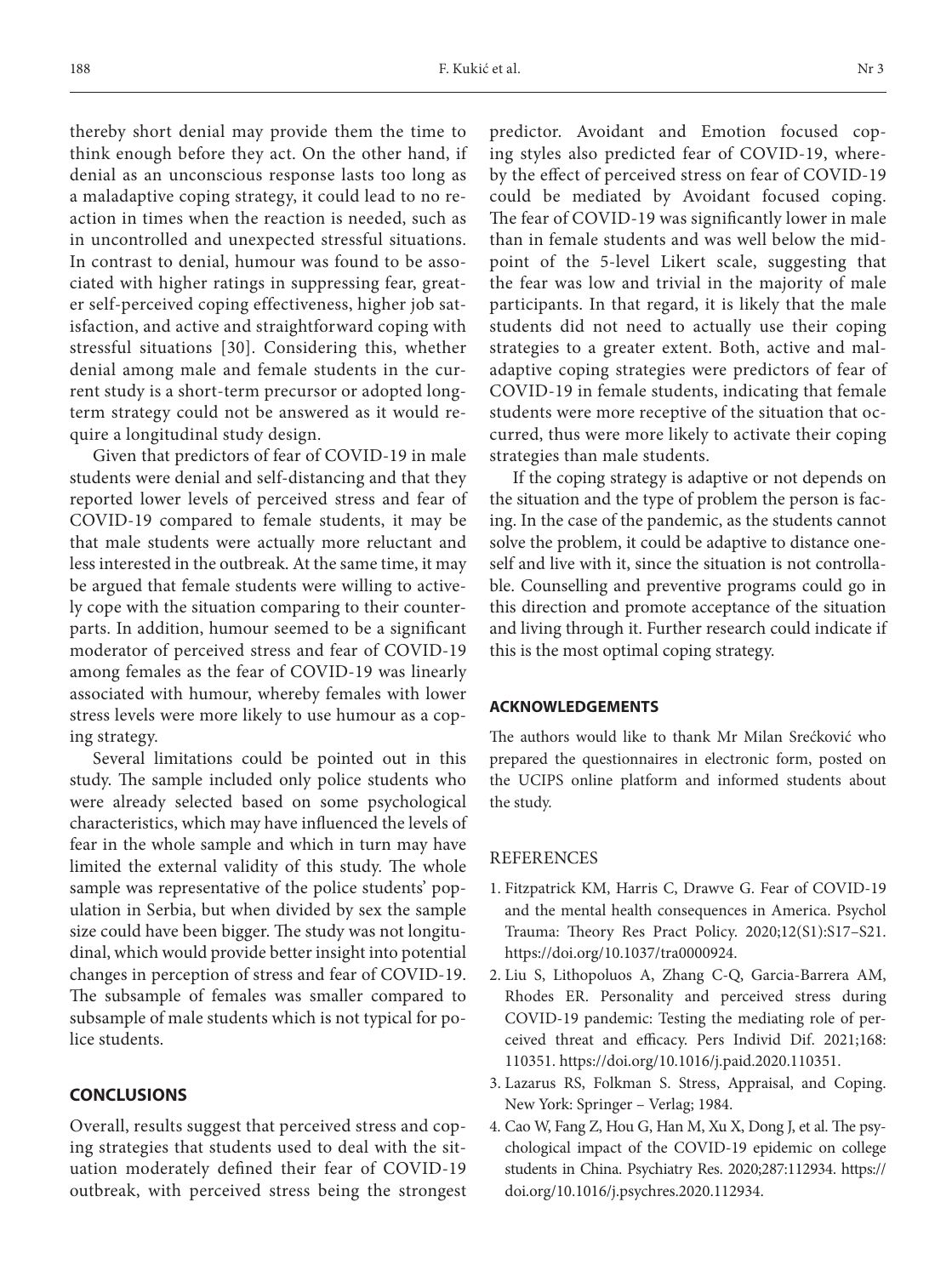- 5. Harper PR, Moore JW, Woolley TE. Covid-19 transmission modelling of students returning home from university. Health Syst. 2021 Jan 2;10(1):31–40. [https://doi.org/](https://doi.org/10.1080/20476965.2020.1857214) [10.1080/20476965.2020.1857214](https://doi.org/10.1080/20476965.2020.1857214).
- 6. Dhar BK, Ayittey FK, Sarkar SM. Impact of COVID-19 on Psychology among the University Students. Glob Chall. 2020;4(11):2000038. [https://doi.org/10.1002/](https://doi.org/10.1002/gch2.202000038) [gch2.202000038.](https://doi.org/10.1002/gch2.202000038)
- 7. Rahman MA, Hoque N, Aiff S, Salehin M, Islam SMS, Banik B, et al. Factors associated with psychological distress, fear and coping strategies during the COVID-19 pandemic in Australia. Glob Health. 2020;16:95. [https://](https://doi.org/10.1186/s12992-020-00624-w) [doi.org/10.1186/s12992-020-00624-w.](https://doi.org/10.1186/s12992-020-00624-w)
- 8. Montero-Marin J, Prado-Abril J, Demarzo MMP, Gascon S, García-Campayo J. Coping with Stress and Types of Burnout: Explanatory Power of Different Coping Strategies. PLOS ONE. 2014;9(2):e89090. [https://doi.org/10.1371/](https://doi.org/10.1371/journal.pone.0089090) [journal.pone.0089090](https://doi.org/10.1371/journal.pone.0089090).
- 9. Mehta PH, Josephs RA. Testosterone and cortisol jointly regulate dominance: Evidence for a dualhormone hypothesis. Horm Behav. 2010;58(5):898–906. [https://doi.org/10.](https://doi.org/10.1016/j.yhbeh.2010.08.020) [1016/j.yhbeh.2010.08.020](https://doi.org/10.1016/j.yhbeh.2010.08.020).
- 10. Huang L, Fuming X, Hairong L. Emotional responses and coping strategies of nurses and nursing college students during COVID-19 outbreak. medRxiv. 2020. 03.05.20031898. [https://doi.org/10.1101/2020.03.05.20](https://doi.org/10.1101/2020.03.05.20031898) [031898.](https://doi.org/10.1101/2020.03.05.20031898)
- 11. Abdulghani HM, Sattar K, Ahmad T, Akram A. Association of COVID-19 Pandemic with undergraduate Medical Students' Perceived Stress and Coping. Psychol Res Behav Manag. 2020;13:871–81. [https://doi.org/10.2147/](https://doi.org/10.2147/PRBM.S276938) [PRBM.S276938](https://doi.org/10.2147/PRBM.S276938).
- 12. Brooke T, Brown M, Orr R, Gough S. Stress and burnout: exploring postgraduate physiotherapy students' experiences and coping strategies. BMC Med Educ. 2020 Nov 16;20(1):433. <https://doi.org/10.1186/s12909-020-02360-6>.
- 13. Folkman S, Lazarus RS. If it changes it must be a process: Study of emotion and coping during three stages of a college examination. J Pers Soc Psychol. 1985;48(1):150–70. <https://doi.org/10.1037/0022-3514.48.1.150>.
- 14. Webster HJ. Perceived stress among police officers: an integrative model of stress and coping. Policing. 2014;37(4):839–57. [https://doi.org/10.1108/PIJPSM-06-](https://doi.org/10.1108/PIJPSM-06-2014-0064) [2014-0064.](https://doi.org/10.1108/PIJPSM-06-2014-0064)
- 15. Fitzpatrick KM, Harris C, Drawve G. Fear of COVID-19 and the mental health consequences in America. Psychol Trauma: Theory Res Pract Policy. 2020;12(S1):S17–S21. [https://doi.org/10.1037/tra0000924.](https://doi.org/10.1037/tra0000924)
- 16. Allan NP, Norr AM, Capron DW, Raines AM, Zvolensky MJ, Schmidt NB. Specific associations between anxiety

sensitivity dimensions and fear and distress dimensions of emotional distress disorders. J Psychopathol Behav Assess. 2015;37:67–78. [https://doi.org/10.1007/s10862-014-](https://doi.org/10.1007/s10862-014-9437-y) [9437-y](https://doi.org/10.1007/s10862-014-9437-y).

- 17. Fayyad FA, Kukić FV, Ćopić N, Koropanovski N, Dopsaj M. Factorial analysis of stress factors among the sample of Lebanese police officers. Policing. 2021;44(2):332–42. [https://doi.org/10.1108/PIJPSM-05-2020-0081.](https://doi.org/10.1108/PIJPSM-05-2020-0081)
- 18. Acquadro Maran D, Zedda M, Varetto A. Organizational and occupational stressors, their consequences and coping strategies: A questionnaire survey among Italian patrol police officers. Int J Environ Res Public Health. 2018;15(1):166. [https://doi.org/10.3390/ijerph](https://doi.org/10.3390/ijerph15010166) [15010166](https://doi.org/10.3390/ijerph15010166).
- 19. Cohen G, Williamson G. Perceived Stress in a Probability Sample of the United States. In: The Social Psychology of Health. Newbury Park, CA: Sage; 1988. p. 31–67.
- 20. Jovanović V, Gavrilov-Jerković V. More than a (negative) feeling: Validity of the perceived stress scale in Serbian clinical and non-clinical samples. Psihologija. 2015;48(1):5–18. [https://doi.org/10.2298/PSI1501005J.](https://doi.org/10.2298/PSI1501005J)
- 21. Carver CS. You want to measure coping but your protocol's too long: consider the brief COPE. Int J Behav Med. 1997;4(1):92–100. [https://doi.org/10.1207/s15327558ijbm](https://doi.org/10.1207/s15327558ijbm0401_6) [0401\\_6](https://doi.org/10.1207/s15327558ijbm0401_6).
- 22. Genc A, Pekić J, Matanov J. Mehanizmi suočavanja sa stresom, optimizam i generalna samoefikasnost kao prediktori psihofizičkog zdravlja. Primenjena psihologija. 2013;6(2):155–74. [https://doi.org/10.19090/pp.2013.2.](https://doi.org/10.19090/pp.2013.2.155-174) [155-174.](https://doi.org/10.19090/pp.2013.2.155-174) Serbian.
- 23. Ahorsu DK, Lin C-Y, Imani V, Saffari M, Griffiths MD, Pakpour AH. The Fear of COVID-19 Scale: Development and Initial Validation. Int J Ment Health Addict. 2020 Mar 27;1–9. <https://doi.org/10.1007/s11469-020-00270-8>.
- 24. Baron RM, Kenny DA. The Moderator-Mediator Variable Distinction in Social Psychological Research: Conceptual, Strategic, and Statistical Considerations. J Pers Soc Psychol. 1986;51:1173–82. [https://doi.org/10.1037//0022-](https://doi.org/10.1037//0022-3514.51.6.1173) [3514.51.6.1173](https://doi.org/10.1037//0022-3514.51.6.1173).
- 25. Carver CS, Scheier MF, Weintraub JK. Assessing coping strategies: a theoretically based approach. J Pers Soc Psychol. 1989;56(2):267–83. [https://doi.org/10.1037/0022-](https://doi.org/10.1037/0022-3514.56.2.267) [3514.56.2.267](https://doi.org/10.1037/0022-3514.56.2.267).
- 26. Matud MP. Gender differences in stress and coping styles. Pers Individ Differ. 2004;37(7):1401–15. [https://doi.org/](https://doi.org/10.1016/j.paid.2004.01.010) [10.1016/j.paid.2004.01.010](https://doi.org/10.1016/j.paid.2004.01.010).
- 27. Eschenbeck H, Kohlmann C-W, Lohaus A. Gender differences in coping strategies in children and adolescents. J Individ Differ. 2007;28(1):18–26. [https://doi.org/10.1027/](https://doi.org/10.1027/1614-0001.28.1.18) [1614-0001.28.1.18](https://doi.org/10.1027/1614-0001.28.1.18).